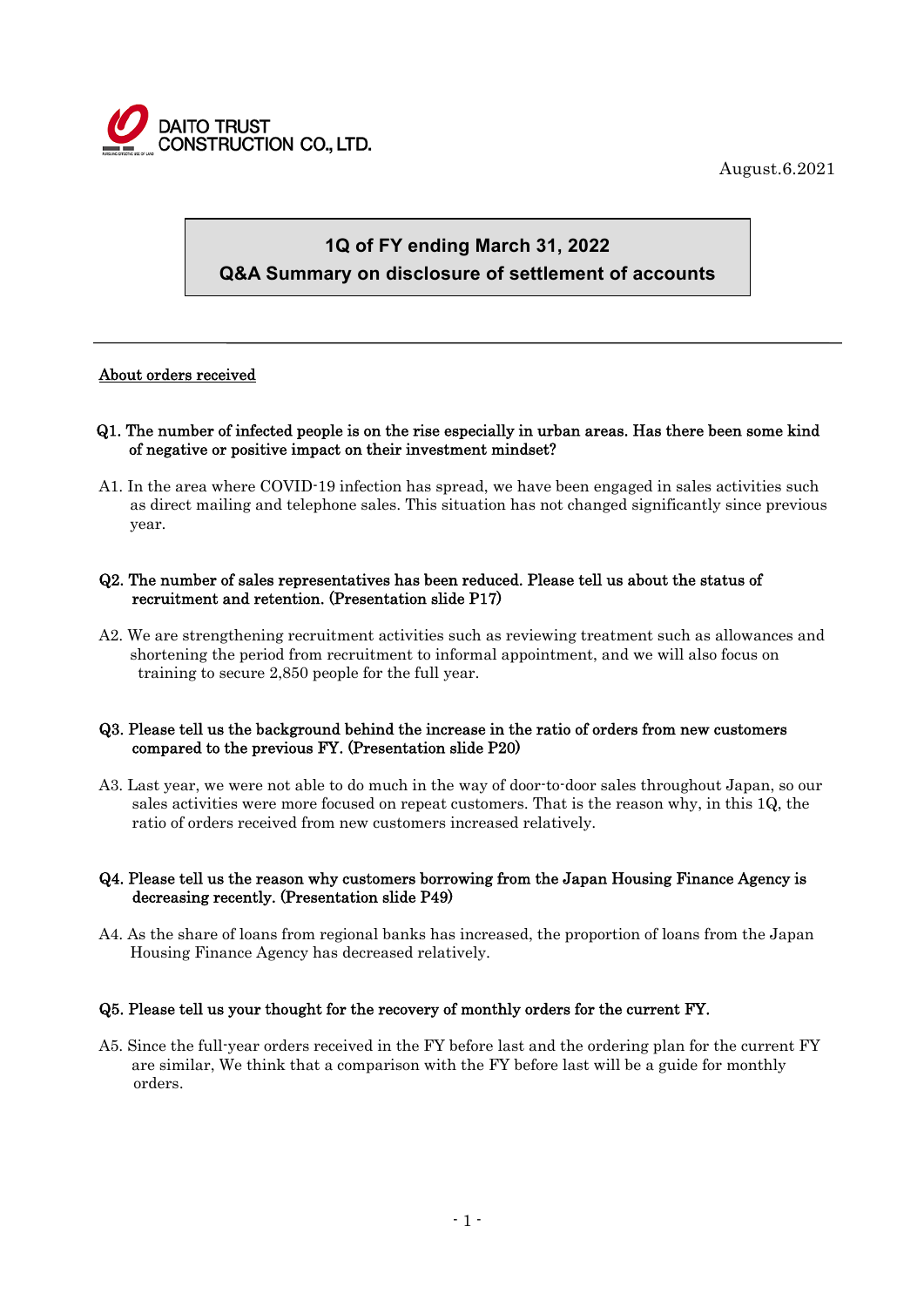#### About the gross profit margin on completed construction work

#### Q6. Please tell us about the full-year forecast for gross profit on completed construction works for the current FY, and the impact of "foreign exchange / imported materials" and "deferred profit".

A6. Aa composition of gross profit margin on completed construction works, "Foreign exchange / imported materials" is planned to decrease by 1.5 percentage points( $\text{YoY}$ ) due to the rise in timber prices in North America, and "Deferred profit" is planned to increase by 1.1 percentage points(YoY) due to the application of "Accounting Standards for Revenue Recognition" and the decrease in loans from Daito Finance. Since the impact of rising timber prices in North America is slightly higher than initially expected, the gross profit on completed construction for the full year is expected to be slightly below the initial plan of 26.0%.

# Q7. Please tell us about the factors behind the 0.2 percentage points decrease(YoY) in material costs in the breakdown of the gross profit margin of completed construction work. (Presentation slide P7)

A7. The main reason is that the price of sashes has risen.

## Q8. In addition to imported lumber, the price of domestic lumber is also rising in the market. Please tell us about the impact of that.

A8. We rely mostly on imports from North America, so procurement of domestic lumber does not have a significant impact on our business.

## Q9. Please tell us about the impact of declining futures price of timber on the gross profit of completed construction works from the next FY onward.

A9. Although futures prices are declining, the local price, which is the basis of our purchase price remains high. It is unclear at this point as we will start purchasing timber that will affect the construction work in the next FY around September of the current FY.

## Q10. Will an increase in the supply ratio of ZEH rental housings affect profitability? (Presentation slide P28)

A10. The supply of ZEH rental housings will not significantly impair profitability. We will continue to expand the supply of sustainable rental housing.

#### About real estate business

## Q11. The real estate business has a large profit in the 1Q and tends to decrease in the 2Q and 3Q. Is there a factor such as seasonality?

A11. Due to the high occupancy rate at the end of March, the profit level will be relatively high in 1Q. After that, we recognize that profits will decrease due to the occurrence of moving out and the increase in sales promotion expenses.